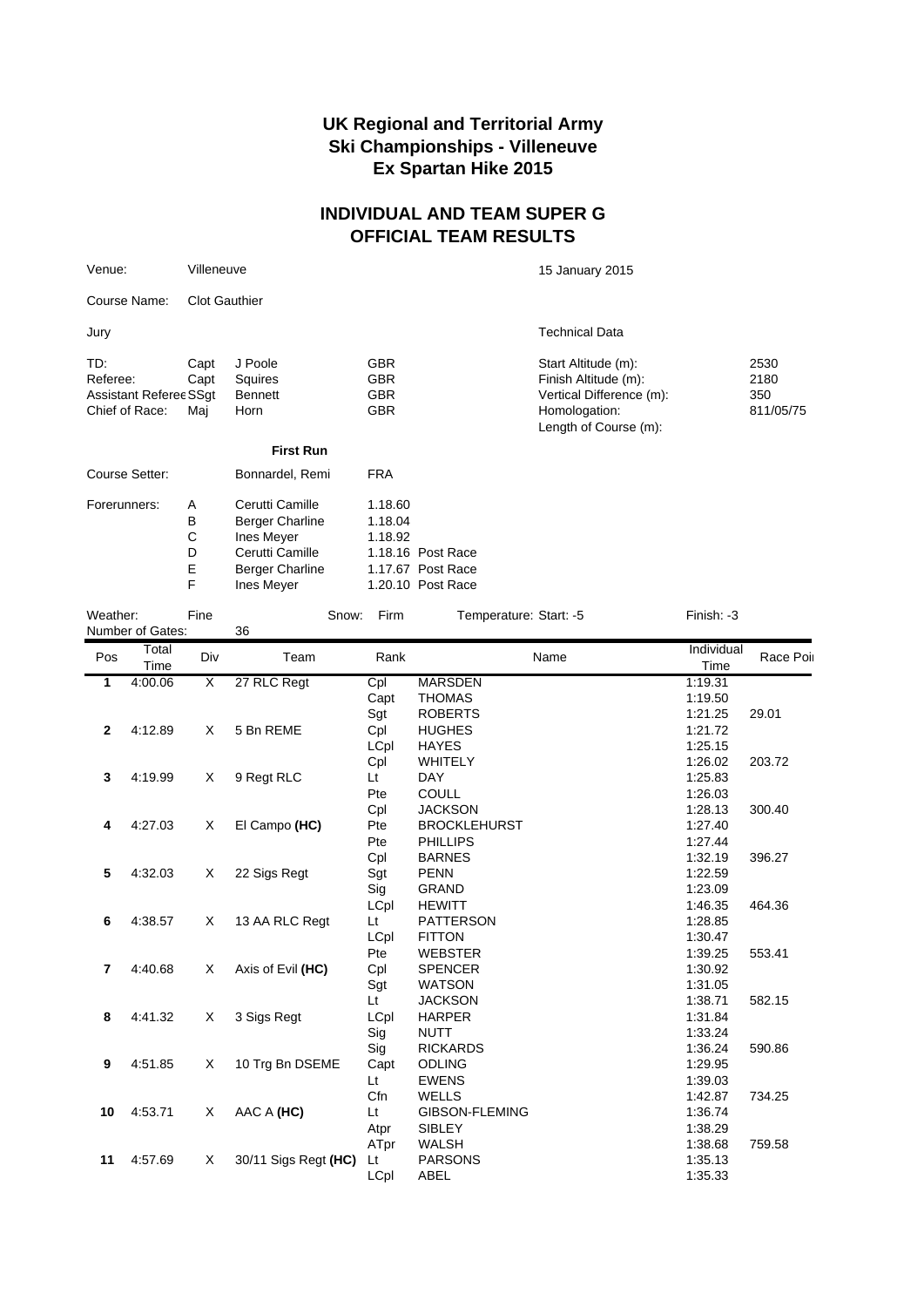|    |         |   |                       | Sig         | <b>CROSS</b>      | 1:47.23 | 813.78  |
|----|---------|---|-----------------------|-------------|-------------------|---------|---------|
| 12 | 4:59.33 | Χ | AGC Team              | Cpl         | <b>PETERSON</b>   | 1:37.10 |         |
|    |         |   |                       | LCpl        | <b>BROWN</b>      | 1:37.19 |         |
|    |         |   |                       | Capt        | <b>DUCE</b>       | 1:45.04 | 836.11  |
| 13 | 5:05.60 | Χ | 4 Regt AAC            | Lt          | <b>KENDALL</b>    | 1:35.40 |         |
|    |         |   |                       | <b>ATPR</b> | <b>HALL</b>       | 1:42.49 |         |
|    |         |   |                       | ATpr        | <b>MARSHALL</b>   | 1:47.71 | 921.49  |
| 14 | 5:12.81 | X | 3 CSLR                | Lt          | <b>GATES</b>      | 1:37.15 |         |
|    |         |   |                       | Pte         | <b>CUMMINGS</b>   | 1:46.06 |         |
|    |         |   |                       | Pte         | <b>KENYON</b>     | 1:49.60 | 1019.67 |
| 15 | 5:13.60 | X | 5 Bn REME B           | LCpl        | <b>KING</b>       | 1:38.60 |         |
|    |         |   |                       | Cfn         | <b>WARHURST</b>   | 1:42.60 |         |
|    |         |   |                       | LCpl        | EADE              | 1:52.40 | 1030.43 |
| 16 | 5:30.33 | X | 21 Sigs Regt          | Lt          | <b>WOOD</b>       | 1:46.35 |         |
|    |         |   |                       | Sig         | <b>HULSE</b>      | 1:50.29 |         |
|    |         |   |                       | Sig         | <b>MOTION</b>     | 1:53.69 | 1258.25 |
| 17 | 5:32.34 | X | 4 MI Bn               | Cpl         | <b>TAYLOR</b>     | 1:42.36 |         |
|    |         |   |                       | LCpl        | <b>BOULTER</b>    | 1:54.29 |         |
|    |         |   |                       | LCpl        | <b>CHILDS</b>     | 1:55.69 | 1285.62 |
| 18 | 5:34.97 | X | 3 Regt AAC            | Capt        | <b>TORBETT</b>    | 1:30.46 |         |
|    |         |   |                       | ATpr        | <b>MACPHERSON</b> | 1:57.46 |         |
|    |         |   |                       | ATpr        | METCALF-PENNY     | 2:07.05 | 1321.44 |
| 19 | 5:44.05 | X | <b>ATR Winchester</b> | SSgt        | <b>DRANSFIELD</b> | 1:28.16 |         |
|    |         |   |                       | LCpl        | <b>TOMES</b>      | 2:00.60 |         |
|    |         |   |                       | Cpl         | <b>ROYLE</b>      | 2:15.29 | 1445.08 |
| 20 | 5:58.04 | X | AAC B (HC)            | Lt          | <b>HOLLYER</b>    | 1:46.53 |         |
|    |         |   |                       | Capt        | <b>SHERGOLD</b>   | 1:53.55 |         |
|    |         |   |                       | LCpl        | <b>SMITH</b>      | 2:17.96 | 1635.59 |
|    |         |   |                       |             |                   |         |         |

## **Disqualified Teams:**

X 6 Bn REME

X RLC Ladies

**Capt J Poole Technical Delegate**